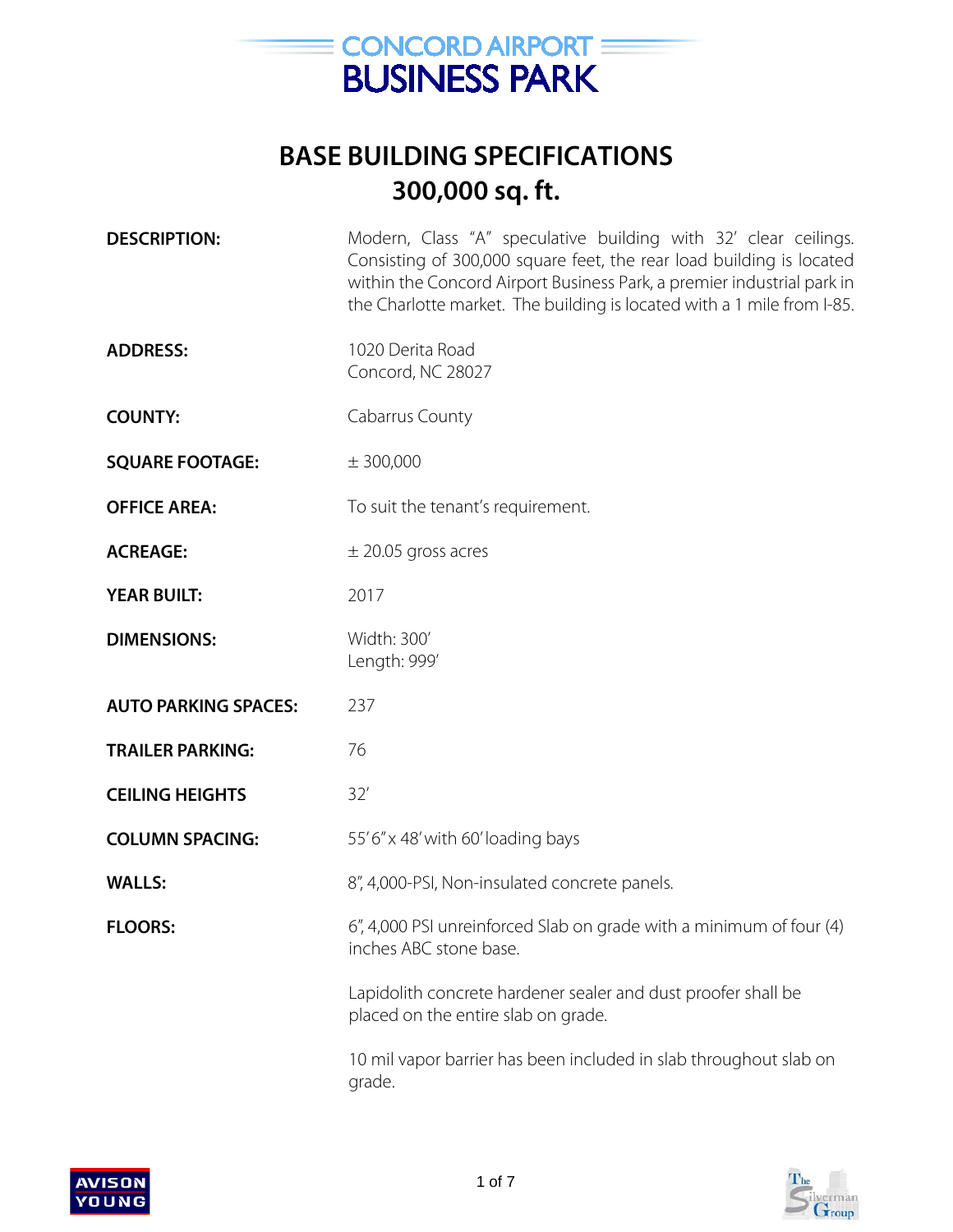

| <b>ROOF TYPE:</b>                               | A mechanically attached 0.045 white reinforced TPO membrane,<br>and 0.045 TPO standard wall flashing with one (1) layer of 1.75" and<br>One (1) layer of 2.4" (R-23.8) poly-iso roof insulation. Manufacturer's<br>fifteen-year labor and material warranty included. |
|-------------------------------------------------|-----------------------------------------------------------------------------------------------------------------------------------------------------------------------------------------------------------------------------------------------------------------------|
| <b>TRUCK DOCK LOADING</b><br><b>FACILITIES:</b> | Forty five (45) 9'-0" x 10'-0" insulated (R-Value -6.6), 24 gauge roll<br>formed steel sections (nominal) doors.                                                                                                                                                      |
|                                                 | Each door shall have pairs of Z-Guard Door Protectors and Dock<br><b>Bumpers</b>                                                                                                                                                                                      |
| <b>DOCK CONFIGURATION:</b>                      | Rear Load                                                                                                                                                                                                                                                             |
| <b>DOCK FINISHES:</b>                           | To suit the tenant's requirement.                                                                                                                                                                                                                                     |
| <b>DRIVE IN DOORS:</b>                          | Three (3) 12'-0" x 14'-0" insulated, 24-gauge roll formed steel<br>sections (nominal) doors with three (3) concrete ramps.                                                                                                                                            |
| <b>TRUCK COURT:</b>                             | 180' total depth; 60' concrete apron and 70' heavy duty asphalt; 50'<br>trailer parking area.                                                                                                                                                                         |
| <b>FIRE PROTECTION:</b>                         | 100% via an ESFR system with K-16.8 sprinkler heads.                                                                                                                                                                                                                  |
| <b>POWER:</b>                                   | The City of Concord is the electrical power supplier. The building shall<br>have $(2) - 600$ Amp Services.                                                                                                                                                            |
| <b>LIGHTING:</b>                                | Sixteen (16) -T5HO 6-lamp Fixtures for vacant shell building lighting<br>for vacant shell building lighting.                                                                                                                                                          |
|                                                 | Additional lighting per the tenant's specifications shall be provided to<br>suit.                                                                                                                                                                                     |

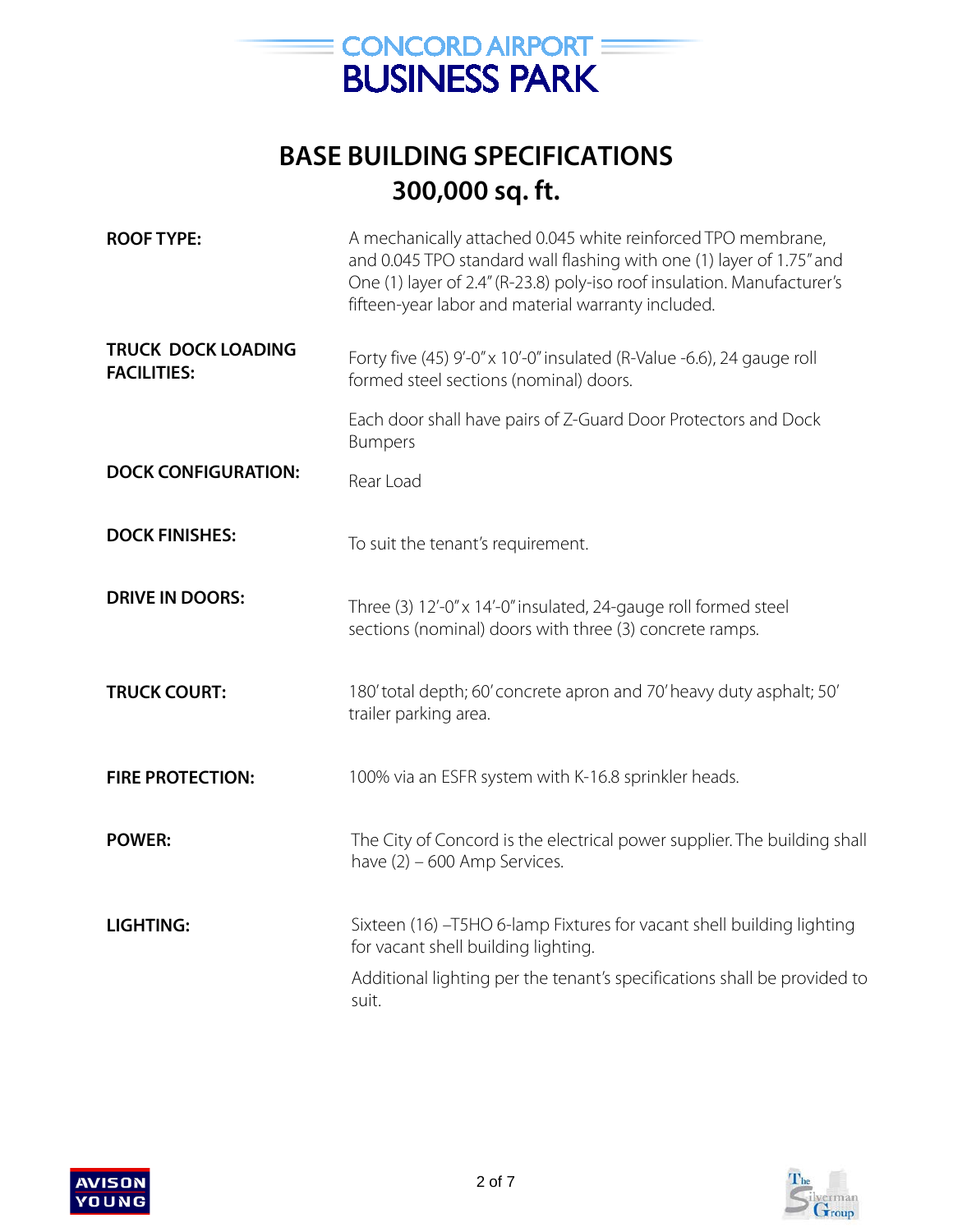

| <b>HVAC:</b>                | Eighteen (18) gas fired unit heaters with gas piping, flue piping and<br>thermostats.                                               |
|-----------------------------|-------------------------------------------------------------------------------------------------------------------------------------|
|                             | Four (4) 5,625 CFM centrifugal exhaust fans with mechanical louvers<br>roof mounted exhaust fans.                                   |
|                             | Four (4) 9'-0" x 3'-0" intake louvers with motor operated dampers.                                                                  |
|                             | One (1) electric heater in the electric room.                                                                                       |
|                             | One (1) fire damper in the electric room.                                                                                           |
|                             | Additional HVAC will be to suit the tenant requirements.                                                                            |
| <b>WATER:</b>               | City of Concord is the water supplier. The building is served by a 3"<br>water line for domestic water.                             |
| <b>SEWER:</b>               | City of Concord is the sewer provider. 8" Main Lines with 6" Extensions<br>to 5'-0" Outside Building.                               |
| <b>FIRE LINE:</b>           | The building is served by a 10" fire line around the building perimeter.<br>8" riser connections to the building at various points. |
| <b>NATURAL GAS:</b>         | Piedmont Natural Gas is the gas provider for this building.                                                                         |
| <b>NEAREST INTERSTATE:</b>  | I-85 - 1 mile<br>$1-485 - 3.5$ miles                                                                                                |
| <b>DISTANCE TO AIRPORT:</b> | Charlotte Douglas International Airport - 22 miles<br>Concord Regional Airport (FBO) - 1 mile                                       |

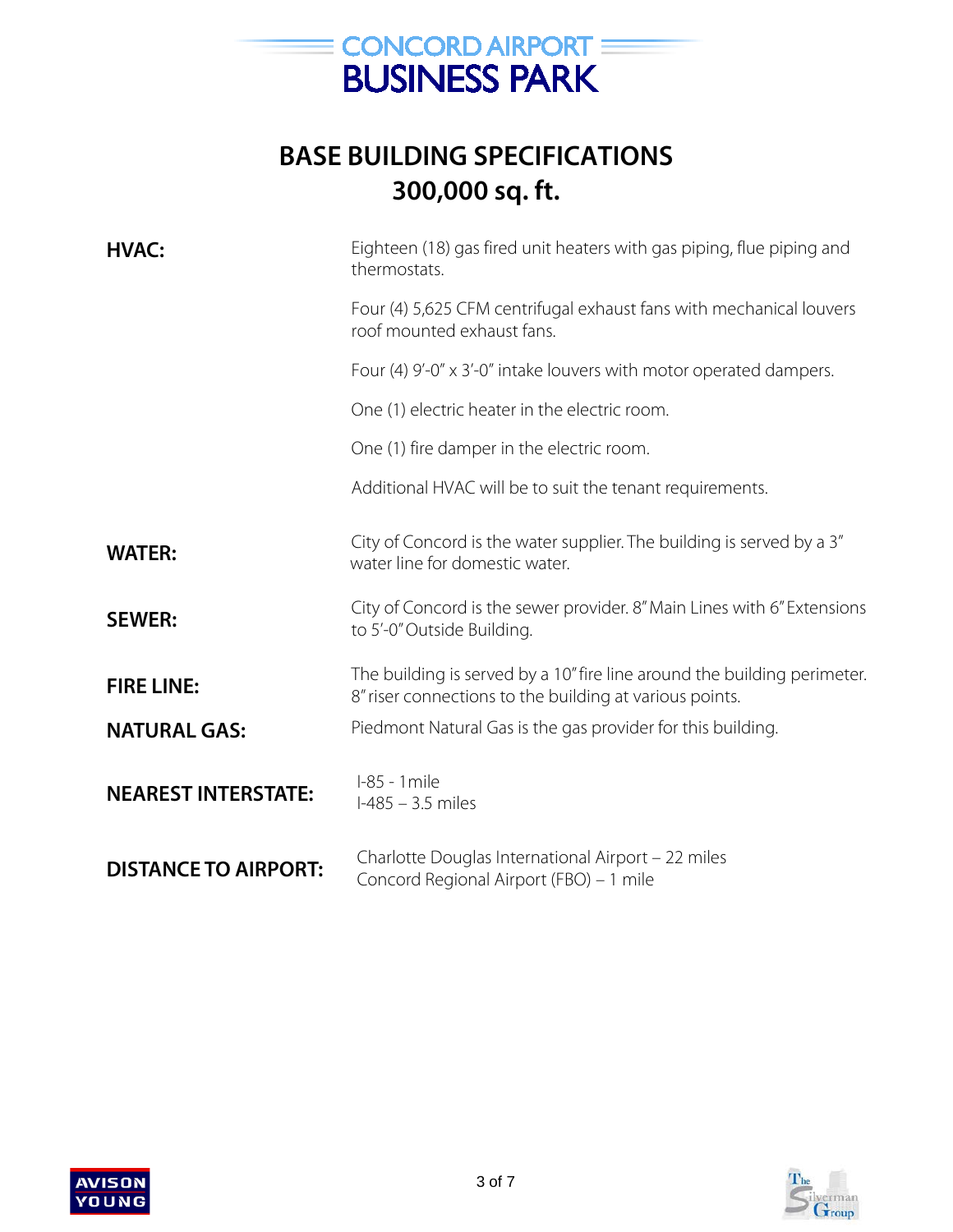

Floor Plan





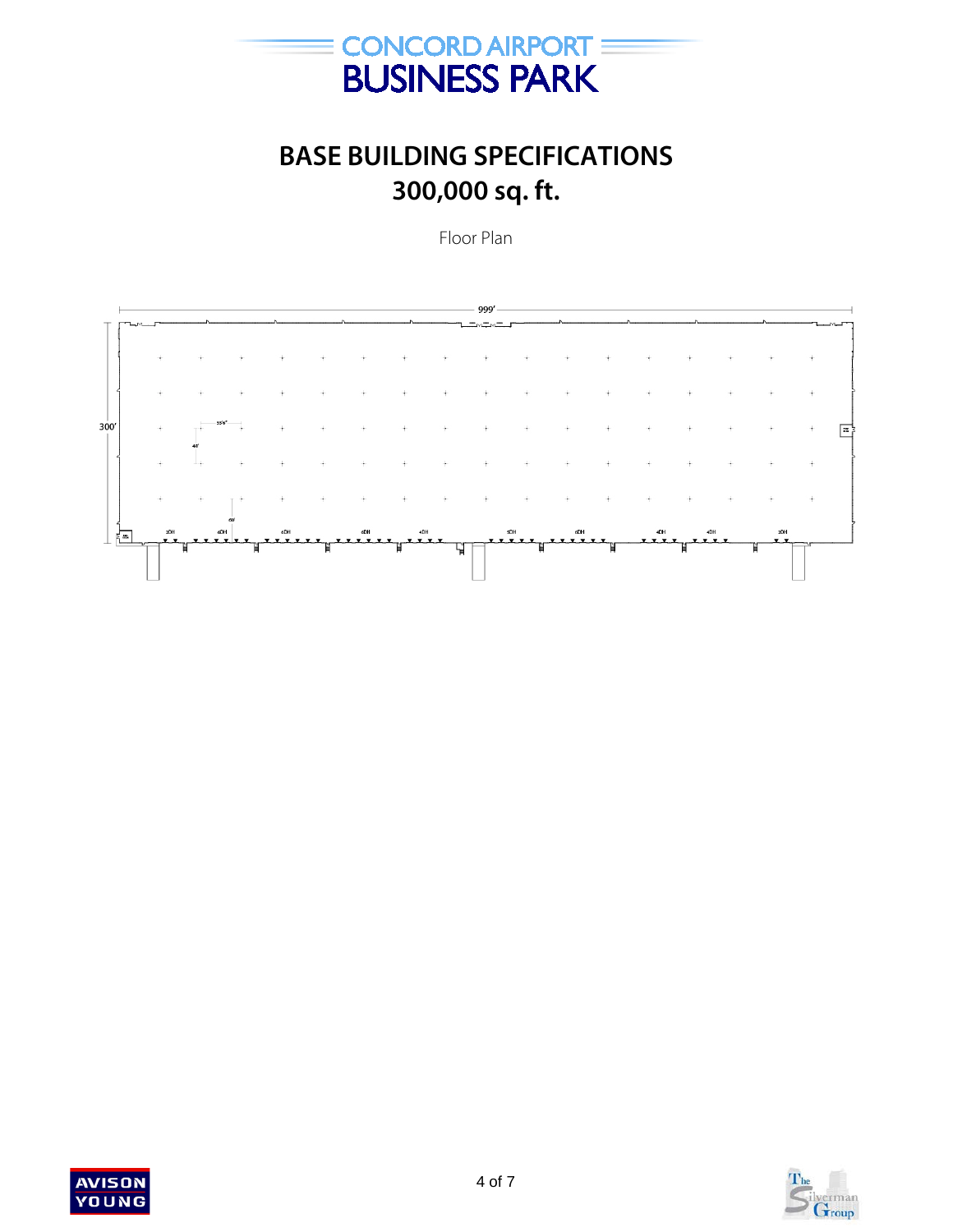

Site Plan





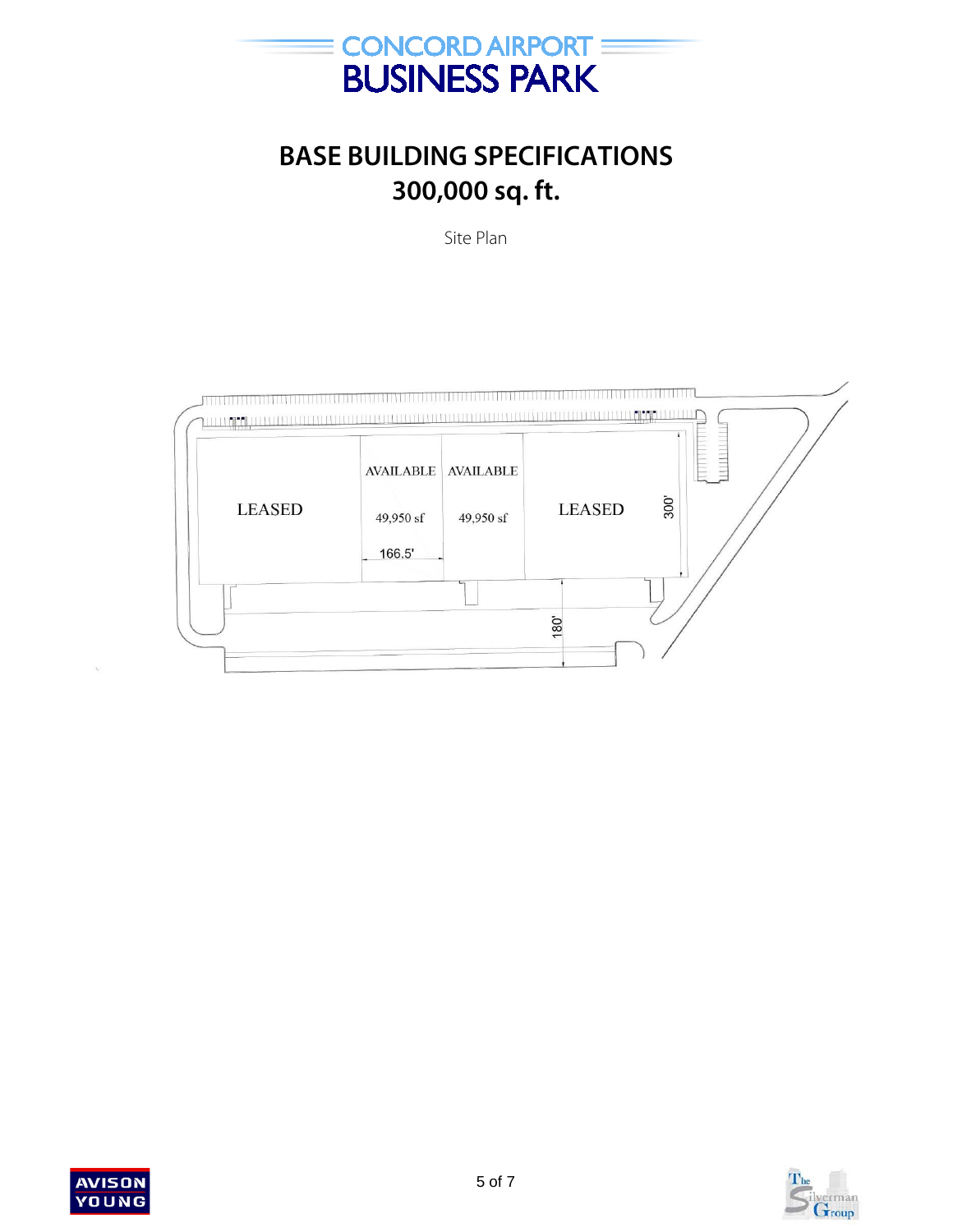



Elevations